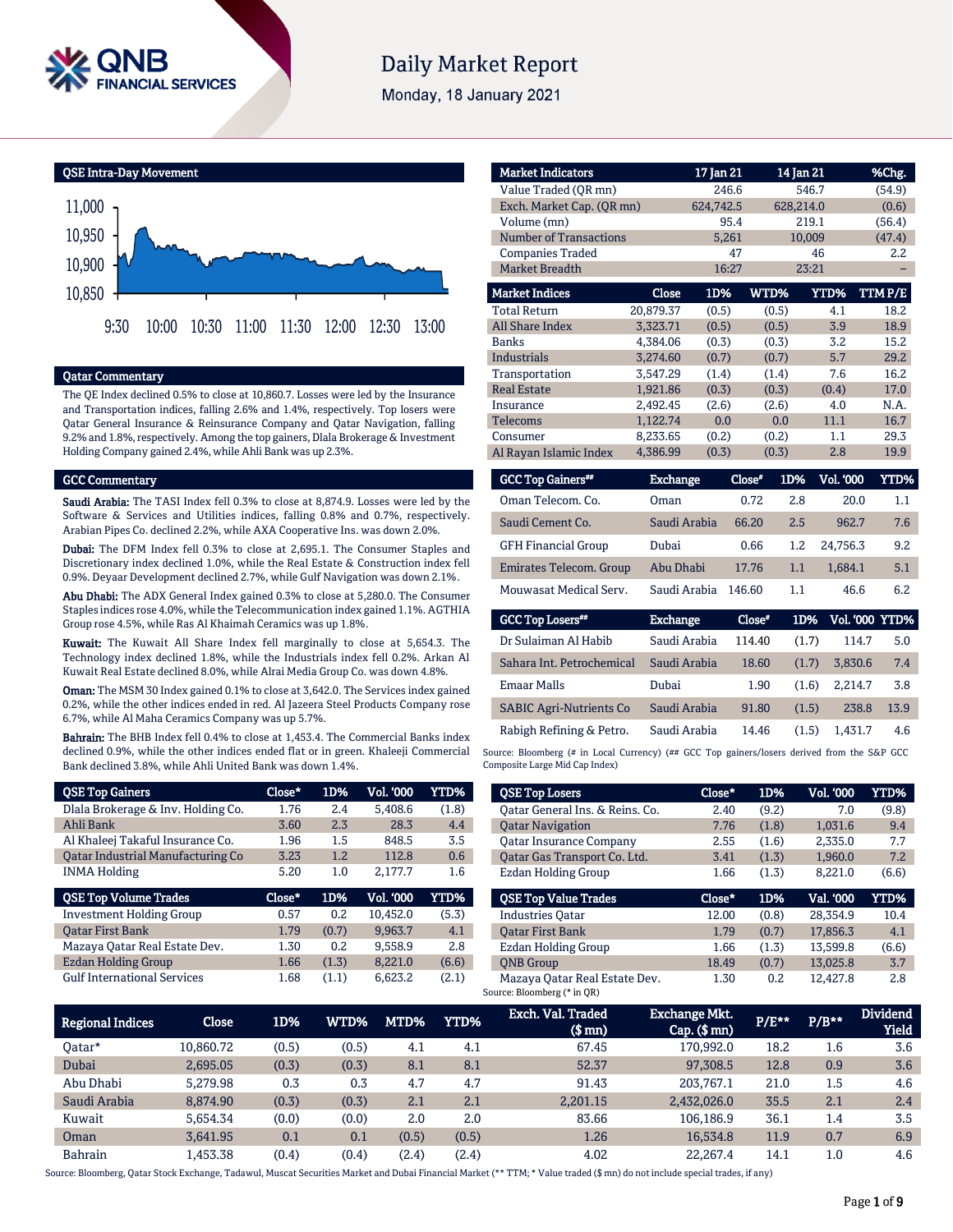# Qatar Market Commentary

- The QE Index declined 0.5% to close at 10,860.7. The Insurance and Transportation indices led the losses. The index fell on the back of selling pressure from Qatari and Arab shareholders despite buying support from GCC and Foreign shareholders.
- Qatar General Insurance & Reinsurance Company and Qatar Navigation were the top losers, falling 9.2% and 1.8%, respectively. Among the top gainers, Dlala Brokerage & Investment Holding Company gained 2.4%, while Ahli Bank was up 2.3%.
- Volume of shares traded on Sunday fell by 56.4% to 95.4mn from 219.1mn on Thursday. Further, as compared to the 30-day moving average of 216.3mn, volume for the day was 55.9% lower. Investment Holding Group and Qatar First Bank were the most active stocks, contributing 11.0% and 10.4% to the total volume, respectively.

| <b>Overall Activity</b>        | Buy %*   | Sell %*  | Net (QR)         |
|--------------------------------|----------|----------|------------------|
| Oatari Individuals             | 47.77%   | 53.90%   | (15, 102, 983.6) |
| <b>Oatari Institutions</b>     | 19.36%   | 25.70%   | (15,632,892.6)   |
| Oatari                         | 67.13%   | 79.59%   | (30,735,876.1)   |
| <b>GCC Individuals</b>         | 0.98%    | 0.40%    | 1,414,121.3      |
| <b>GCC</b> Institutions        | 10.47%   | 1.09%    | 23,127,921.9     |
| GCC                            | 11.44%   | 1.49%    | 24,542,043.2     |
| Arab Individuals               | 9.88%    | 10.03%   | (369, 668.6)     |
| <b>Arab Institutions</b>       | $0.00\%$ | $0.00\%$ | 263.7            |
| Arab                           | 9.88%    | 10.03%   | (369, 404.9)     |
| <b>Foreigners Individuals</b>  | 4.81%    | 3.86%    | 2,335,795.5      |
| <b>Foreigners Institutions</b> | 6.75%    | 5.03%    | 4,227,442.4      |
| <b>Foreigners</b>              | 11.56%   | 8.89%    | 6,563,237.8      |

Source: Qatar Stock Exchange (\*as a % of traded value)

# Earnings Releases and Earnings Calendar

#### Earnings Releases

| <b>Company</b>                    | <b>Market</b> | Currency   | Revenue (mn)<br>4Q2020 | % Change<br>YoY | <b>Operating Profit</b><br>(mn) 4Q2020 | % Change<br>YoY          | <b>Net Profit</b><br>(mn) 4Q2020 | % Change<br>YoY |
|-----------------------------------|---------------|------------|------------------------|-----------------|----------------------------------------|--------------------------|----------------------------------|-----------------|
| Oman National Engineering & Inv.* | Oman          | <b>OMR</b> | 58.1                   | 5.3%            | -                                      |                          | 0.5                              | $-72.9%$        |
| Taageer Finance Co.*              | <b>Oman</b>   | <b>OMR</b> | 17.8                   | $-10.2%$        | -                                      |                          | 2.1                              | $-45.6%$        |
| Oman Ceramic Co.*                 | Oman          | <b>OMR</b> | 1.6                    | $-18.5%$        | -                                      | -                        | (1.0)                            | N/A             |
| Oman Investment & Finance*        | <b>Oman</b>   | <b>OMR</b> | 23.0                   | 5.4%            | -                                      | -                        | 2.1                              | $-38.8%$        |
| Dhofar Fisheries & Food Ind. Co.* | Oman          | <b>OMR</b> | 8.4                    | $-1.2%$         |                                        | $\overline{\phantom{0}}$ | (1.3)                            | N/A             |
| Gulf International Chemicals*     | Oman          | <b>OMR</b> | 2.6                    | 11.7%           | -                                      | -                        | 0.2                              | 20.8%           |
| Muscat Gases Co.*                 | Oman          | <b>OMR</b> | 16.4                   | 36.4%           |                                        |                          | 0.4                              | $-0.6%$         |
| Dhofar International Development* | <b>Oman</b>   | <b>OMR</b> | 3.1                    | N/A             | (9.3)                                  | N/A                      | 46.4                             | N/A             |
| Gulf Stones Co.*                  | Oman          | <b>OMR</b> | $2.2\phantom{0}$       | $-28.6%$        |                                        |                          | (0.7)                            | N/A             |
| National Gas Co.*                 | Oman          | <b>OMR</b> | 67.6                   | $-13.0%$        | -                                      | -                        | 0.1                              | $-91.3%$        |
| Al Fajar Al Alamia Co.*           | Oman          | <b>OMR</b> | 9.9                    | 10.1%           |                                        |                          | 0.3                              | 96.3%           |
| Muscat Insurance Co.*             | <b>Oman</b>   | <b>OMR</b> | 16.8                   | $-8.8%$         | -                                      |                          | 0.4                              | N/A             |
| Muscat Finance*                   | Oman          | <b>OMR</b> | 11.2                   | $-11.5%$        | 2.9                                    | $-37.7%$                 | (2.1)                            | N/A             |
| Dhofar Insurance Co.*             | <b>Oman</b>   | <b>OMR</b> | 48.5                   | 6.3%            | -                                      | -                        | 3.5                              | 31.0%           |
| National Mineral Water Co.*       | Oman          | <b>OMR</b> | 7.5                    | 7.6%            |                                        |                          | 0.1                              | N/A             |
| Takaful Oman Insurance*           | Oman          | <b>OMR</b> |                        | -               | -                                      | -                        | 1.9                              | $-37.3%$        |
| Shell Oman Marketing Co.*         | Oman          | <b>OMR</b> | 367.1                  | $-30.1%$        |                                        |                          | 2.5                              | $-77.1%$        |
| Oman Cement Co.*                  | <b>Oman</b>   | <b>OMR</b> | 51.3                   | 3.4%            |                                        |                          | 5.5                              | 37.9%           |

Source: Company data, DFM, ADX, MSM, TASI, BHB. (\*Financial for FY2020)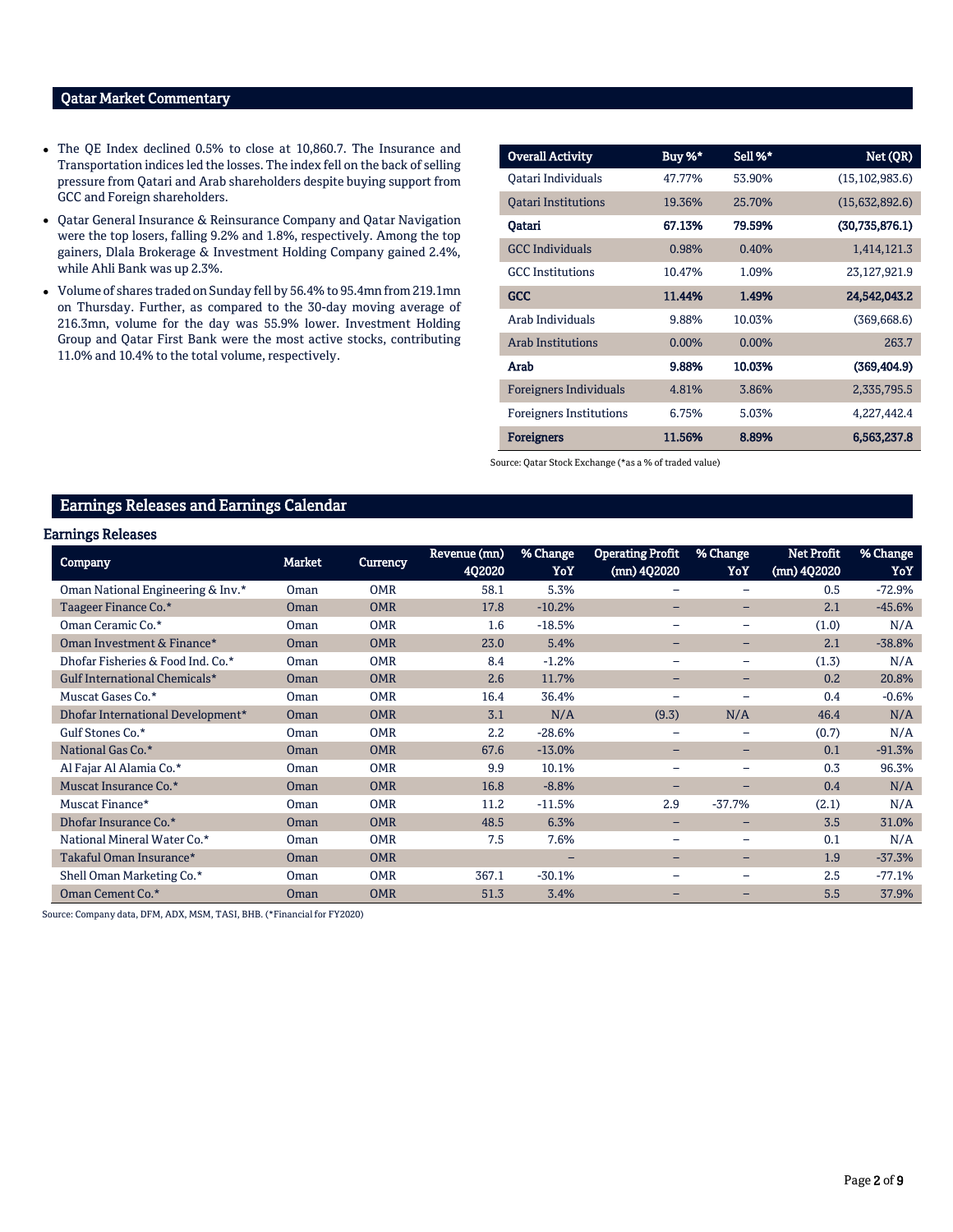| <b>Earnings Calendar</b> |                                               |                                  |                       |               |
|--------------------------|-----------------------------------------------|----------------------------------|-----------------------|---------------|
| <b>Tickers</b>           | <b>Company Name</b>                           | Date of reporting 4Q2020 results | No. of days remaining | <b>Status</b> |
| <b>MARK</b>              | Masraf Al Rayan                               | 19-Jan-21                        |                       | Due           |
| <b>QFLS</b>              | <b>Qatar Fuel Company</b>                     | $21$ -Jan-21                     | 3                     | Due           |
| <b>IHGS</b>              | <b>INMA Holding Group</b>                     | 25-Jan-21                        | 7                     | Due           |
| <b>GWCS</b>              | <b>Gulf Warehousing Company</b>               | 26-Jan-21                        | 8                     | Due           |
| <b>OIIK</b>              | Oatar International Islamic Bank              | 26-Jan-21                        | 8                     | Due           |
| QNCD                     | <b>Qatar National Cement Company</b>          | $27$ -Jan-21                     | 9                     | Due           |
| <b>CBQK</b>              | The Commercial Bank                           | $27$ -Jan-21                     | 9                     | Due           |
| <b>KCBK</b>              | Al Khalij Commercial Bank                     | $27$ -Jan-21                     | 9                     | Due           |
| <b>OIGD</b>              | <b>Oatari Investors Group</b>                 | $1-Feb-21$                       | 14                    | Due           |
| <b>VFQS</b>              | <b>Vodafone Oatar</b>                         | $2$ -Feb-21                      | 15                    | Due           |
| QAMC                     | <b>Qatar Aluminum Manufacturing Company</b>   | $4$ -Feb-21                      | 17                    | Due           |
| <b>DHBK</b>              | Doha Bank                                     | 8-Feb-21                         | 21                    | Due           |
| <b>ORDS</b>              | Ooredoo                                       | 14-Feb-21                        | 27                    | Due           |
| <b>OIMD</b>              | <b>Qatar Industrial Manufacturing Company</b> | 14-Feb-21                        | 27                    | Due           |

Source: QSE

# News

### Qatar

 QIBK's bottom line rises 1.0% YoY and 7.4% QoQ in 4Q2020, inline with our estimate – Qatar Islamic Bank's (QIBK) net profit rose 1.0% YoY (+7.4% QoQ) to QR848.6mn in 4Q2020, in line with our estimate of QR840.3mn (variation of +1.0%). Total net income from financing and investing activities decreased 0.9% YoY and 0.4% QoQ in 4Q2020 to QR1,799.3mn. The company's total income came in at QR1,996.3mn in 4Q2020, which represents a decrease of 1.5% YoY. However, on QoQ basis total income rose 0.3%. The bank's total assets stood at QR174.4bn at the end of December 31, 2020, up 6.6% YoY (+2.5% QoQ). Financing assets were QR119.1bn, registering a rise of 4.7% YoY (+5.2% QoQ) at the end of December 31, 2020. Customers' current accounts rose 16.3% YoY and 8.3% QoQ to reach QR17.4bn at the end of December 31, 2020. In FY2020, QIBK posted net profit of QR3,065.1mn as compared to QR3,055.4mn in FY2019. EPS remained flat YoY at QR1.21 in FY2020. QIBK Board of Directors proposed a dividend distribution to shareholders of QR0.40 per share i.e. 40% of the nominal share value, subject to approval of Qatar Central Bank and QIBK's General Assembly. Customer Deposits of the bank now stand at QR118.1bn registering a growth by 5.8% compared to December 2019. The bank's strong liquidity position in the current challenging environment is reflected in a healthy Financing to Deposit ratio of 101% and execution of new Sukuk issuances for USD1.65bn in 2020. QIBK became the first Bank ever, globally, to access the Formosa market in the Islamic format through issuance of US\$800mn of Sukuk listed on the Taipei Stock Exchange. Total Income for the year ended December 31, 2020 reached QR8bn registering 2.8% growth compared to QR7.7bn in 2019, despite sharp drop in global interest rates and the support provided to the customers impacted by COVID-19 pandemic. Income from financing and investing activities has grown by 3.4% to reach QR7.2bn at the end of 2020 compared to QR6.9bn for 2019, reflecting a healthy growth in the bank's core operating activities. Total general and administrative expenses of QR1.09bn for the year ended December 31, 2020 were contained

1% below the year ended December 31, 2019. Strict cost controls supporting higher operating revenues further improved the bank's efficiency, bringing down the cost-to-income ratio to 20.1% for 2020, which is the lowest in the Qatari Banking sector. QIBK was able to manage the ratio of non-performing financing assets to total financing assets at 1.4 %, one of the lowest in the industry, reflecting the quality of the Bank's financing assets portfolio and its effective risk management framework. Given the uncertainties related to long-term impact of the pandemic on various business segments and geographies in which the clients operate, the Bank created precautionary impairment charge on financing assets for QR1.26bn in the year ended December 31, 2020, which is more than double the amount set aside in the previous year. QIBK continues to pursue the conservative impairment policy maintaining a healthy 92% coverage ratio for non-performing financing assets as of December 2020. The Bank continues to take necessary actions and precautions for safety and well-being of its employees, customers and to the community at large. Total Shareholders' Equity of the Bank reached QR18.3bn, an increase of 6.8% as compared to December 2019. As of December 2020 the Total Capital adequacy of the Bank under Basel III guidelines is 19.4%, well above the regulatory minimum requirements prescribed by Qatar Central Bank and Basel Committee. In November 2020, Standard & Poor's (S&P) affirmed the Bank's credit rating at 'A-', Fitch Ratings affirmed Qatar Islamic Bank at 'A' and Moody's Investors Service, has also affirmed the Long-term deposit ratings of QIB at "A1". In May 2020, Capital Intelligence Ratings (CI) has affirmed the Bank's Long-term Currency Rating (LTCR) of 'A+'. In the backdrop of challenging economic conditions due to the ongoing pandemic, affirmation of the rating by all the rating agencies with a stable outlook is a reflection of Bank's adequate capital buffers, good profitability, relatively conservative management, limited market-funding reliance, supported by its established and growing Islamic banking franchise. (QNB FS Research, Bank Press Release, QSE)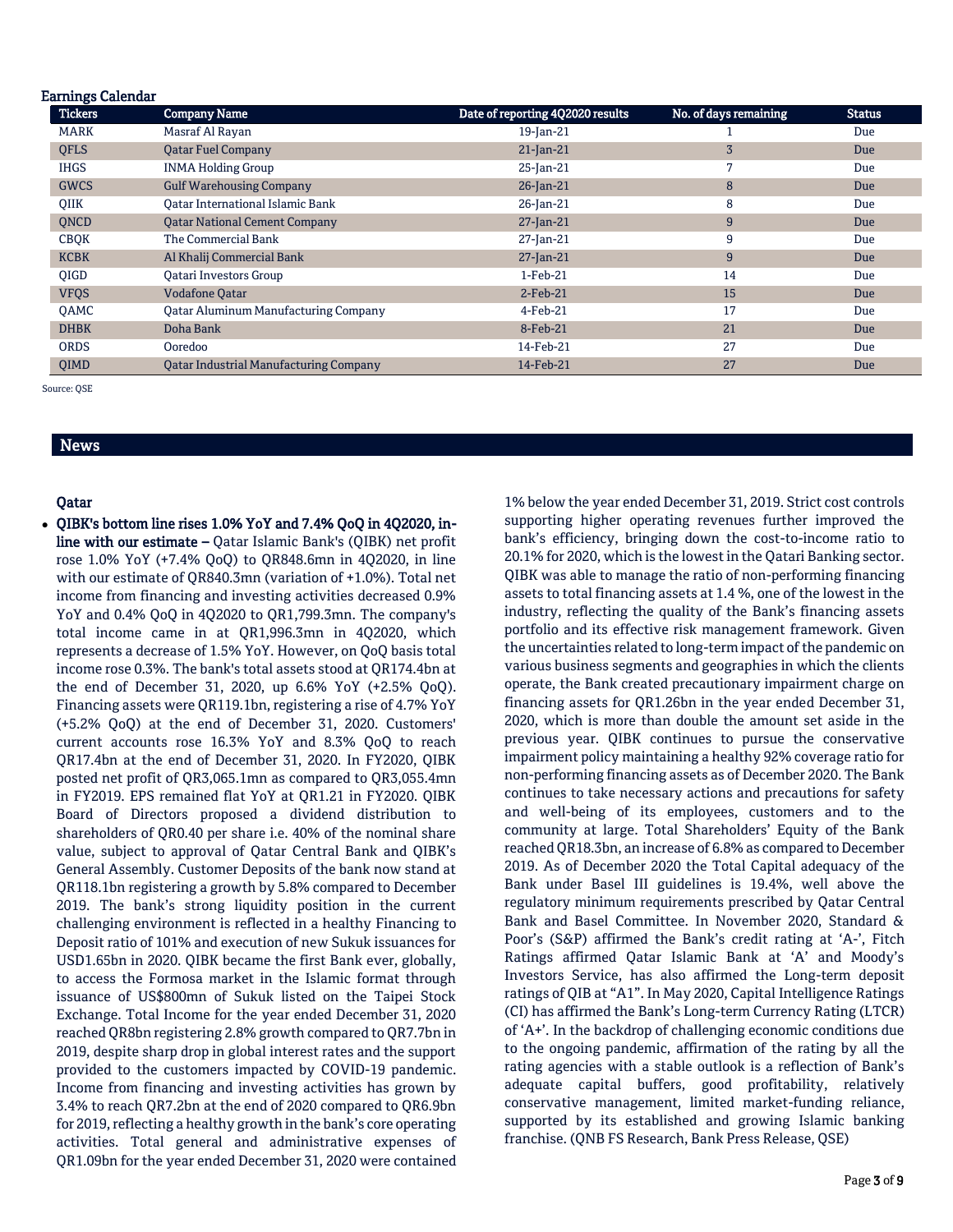- ABQK posts 37.2% YoY increase but 13.1% QoQ decline in net profit in 4Q2020, above our estimate – Ahli Bank's (ABQK) net profit rose 37.2% YoY (but declined 13.1% on QoQ basis) to QR179.3mn in 4Q2020, above our estimate of QR134.0mn (variation of +33.8%). In FY2020, ABQK posted net profit of QR680.1mn as compared to QR675.2mn in FY2019. EPS amounted to QR0.280 in FY2020 as compared to QR0.278 in FY2019. ABQK's Board of Directors has proposed a cash dividend of 15% (QR0.15 per share) as the dividend distribution for the year 2020. These results are based on the audited financial statements, which are subject to the final approval of the QCB and the shareholders in the General Assembly. Commenting on the results, ABQK's Chairman and Managing Director, Sheikh Faisal bin AbdulAziz bin Jassem Al-Thani stated, "Total assets went up from QR43,915mn to QR47,555mn, recording an 8% growth from December 2019 level. Loans and advances went up from QR31,591mn to QR33,513mn, recording a 6% growth from December 2019 level. Net interest income for the full year increased by 18% year-over-year." The Chairman also noted that ABQK continues with a conservative policy loan loss provisioning by increasing the net provisions charge from QR131.97mn in 2019 to QR247.64mn for 2020. The additional provisions were taken as a precautionary measure to meet the Covid-19 and economic challenges. ABQK's CEO, Hassan Ahmed AlEfrangi said, "ABQK delivered another steady financial performance for the year 2020. The resilience shown by the bank is a testament to the Bank's prudent balance sheet management, particularly as it came under the backdrop of Covid-19 pandemic". AlEfrangi added, "ABQK continued to implement its strategy while achieving important milestones such as improvement in financial performance, an increase in the Bank's business, in addition to the successful completion of the fourth bond issuance for \$500mn under its \$2bn EMTN Programme in the international debt capital markets. This demonstrates a continued vote of confidence from international investors in both Qatar and ABQK. Furthermore, ABQK successfully launched a redesigned online and mobile banking platform with an easy user interface to enhance the digital banking experience of its customers. A new social media platform has also been launched to stay engaged with the customers. Our primary focus was the development of Qatari nationals, and the Bank managed to increase the Qatarization percentage significantly in line with Qatar's National Vision 2030. (QNB FS Research, QSE, Gulf-Times.com)
- VFQS to announce 2020 results on February 2 and to hold investor relations conference call on February 3 – Vodafone Qatar (VFQS) has announced that its board of directors will meet on February 2 to approve the company's financial results for the financial year ended December 31, 2020. The board will also consider other items included on the agenda for the meeting. The results will be made publicly available on Vodafone Qatar's website at [www.vodafone.qa](http://www.vodafone.qa/) and on the Qatar Stock Exchange website a[t www.qe.com.qa.](http://www.qe.com.qa/) (Gulf-Times.com)
- Appointment of a representative for Board Member in IHGS INMA Holding Company (IHGS) announced that M/S Ain Jaloot Trading and services Co. INMA Holding's Board Member has appointed Mobarek Jassim Y M Al-Tamimi as their representative in INMA Holding Board of Directors effective to

date, and as a successor of Mohamed Mustafa Hussain Ahmed.  $(OSE)$ 

- IHGS to hold its investors relation conference call on January 27 – Inma Holding (IHGS) announced that the conference call with the Investors to discuss the financial results for the annual 2020 will be held on January 27, 2021 at 01:30 pm, Doha Time. (QSE)
- NLCS to hold its investors relation conference call on February 01 – Alijarah Holding (NLCS) announced that the conference call with the Investors to discuss the financial results for the annual 2020 will be held on February 01, 2021 at 01:30 pm, Doha Time. (QSE)
- QFBQ acquires Lulu Messila hypermarket building Qatar First Bank (QFBQ), the first independent Shari'ah compliant bank authorized by the QFC Regulatory Authority (QFCRA) and a listed entity on Qatar Stock Exchange, announced the completion of QR262.5mn acquisition of the retail hypermarket building in Messila thereby cementing the Bank's presence within the local real estate market. The property is currently fully occupied by Lulu as a fully fledge Hypermarket located at Jassim Bin Hamad Street south of Madinat Khalifa – Messila, Doha with a built-up area of 44,611 square meters. Built over 4 floors, the property offers a total of 299 parking slots providing ample convenience to Lulu for a successful retail hypermarket operation. The property was built to suit in 2016 and is 100% occupied under a triple net (NNN) 20-year locked lease, with 16 years. QFBQ's decision to acquire the LuLu Messila Hypermarket building stems from its rigorous asset screening process. To start, investors in this product offering will enjoy an above market annual yield in a defensive asset by nature while simultaneously positioning themselves for an exit in an asset that has outperformed irrespective of the macroeconomic factors it operates in. QFBQ Chairman, HE Sheikh Faisal bin Thani Al-Thani commented: "This Sharia-compliant acquisition is an imperative phase for QFBQ that further strengthens its presence and position within the local Sharia-compliant real estate investment market in line with its diversification strategy in both asset class and geography. The acquisition also highlights QFBQ's commitment to invest in quality real assets in the Qatari market as well as QFBQ's renewed focus on direct ownership of Qatari real estate as new regulatory easements for Qatar Financial Centre (QFC) registered companies come into play." (QSE)
- QNB and Mastercard launch Qatar's First Mastercard World Elite Exclusive – QNB, Mastercard launch exclusive card for elite customers in Qatar – QNB, the largest financial institution in Middle East and Africa, in partnership with Mastercard, has officially launched Qatar's first Mastercard World Elite Exclusive. The card is the most exclusive within the Mastercard product suite and will be available to QNB Private Banking customers on an invitation-only basis. The stylish metal-hybrid card offers cardholders a unique experience to suit the requirements of QNB's elite customers. The card offers an extensive range of lifestyle privileges though Louis Fourteen, including access to personalized lifestyle management services, unique rewards, reduced waiting time at the world's most coveted restaurants, and private dining experiences with renowned Michelin-Star Chefs. Other benefits include the ability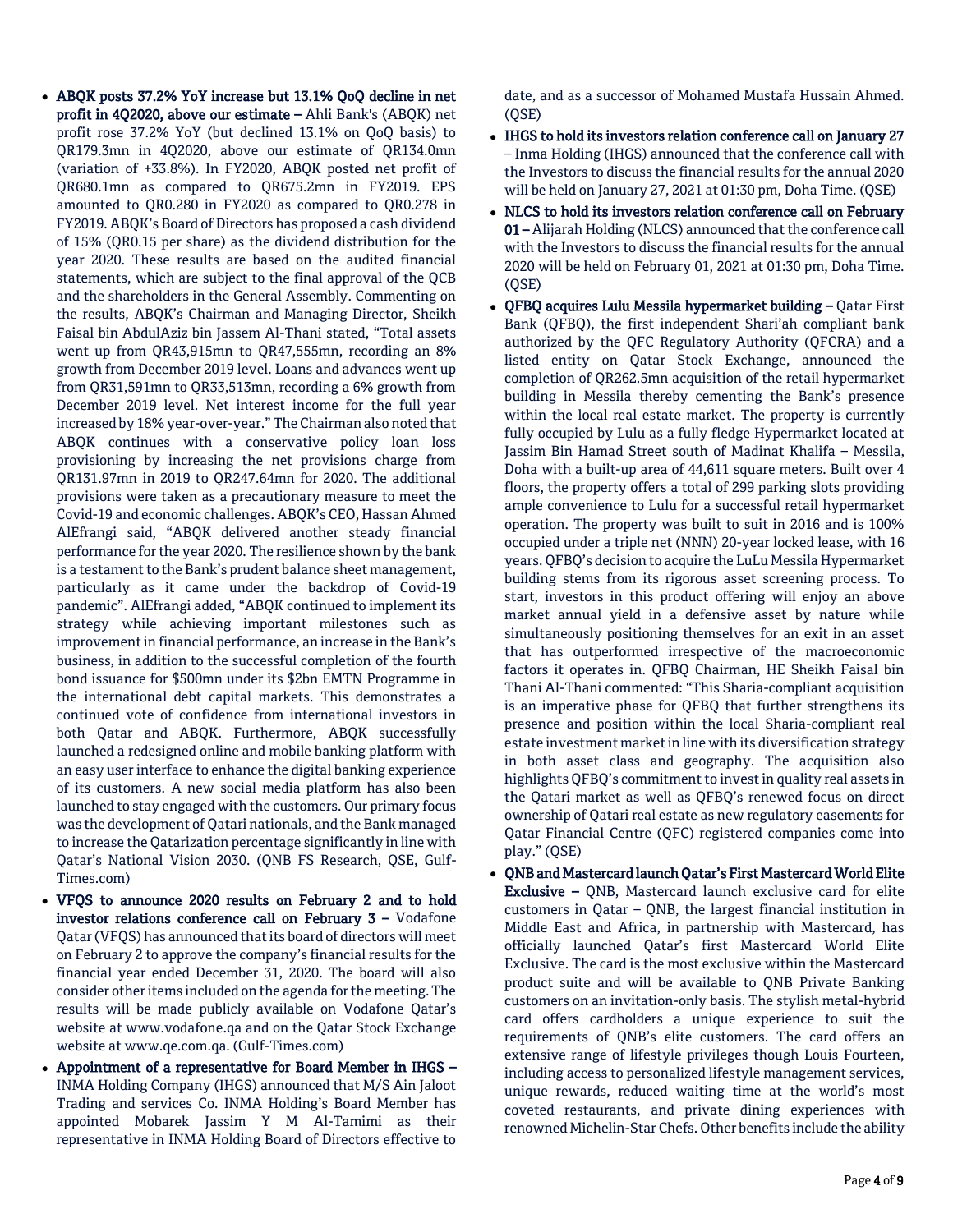to locate, source, and deliver unattainable luxury items, at the world's most celebrated retail establishments. (Press Release)

- QSE bids to secure developed market status with active ambitious program - The Qatar Stock Exchange (QSE) has put in place an active ambitious programme to strengthen its infrastructure to enable it secure developed market status as it views easing of Gulf tensions and vaccine rollout will be "positive" for the country as a whole. "We have an active programme in place to address shortcomings in our market infrastructure as identified by the global index compilers. This programme is ambitious but will take some time to complete," QSE Chief Executive Rashid bin Ali Al-Mansoori told Gulf Times in an exclusive interview. As and when all these elements are in place, he said; "We can expect the index compilers to start their consultation and review process to assess our eligibility for an upgrade to developed market status." Terming this as a multiyear process; Al-Mansoori said the bourse is doing all it can to address the points raised by the global index compliers like MSCI and FTSE Russell. On the normalisation of the relations in the region, following the Al Ula summit in the Gulf Cooperation Council (GCC) where it was decided to lift the boycott on Qatar; he said easing of tensions in the region and rollout of the vaccination programme to combat the pandemic will be "positive" for the economy as a whole. At the summit, which was mediated by Kuwait, the GCC countries had inked a pact to ensure regional "solidarity and stability" as part of efforts in resolving a more than three-year boycott against Qatar. (Gulf-Times.com)
- Qatar reinforces its position as global sporting destination The Government Communications Office (GCO) yesterday highlighted Qatar's success in positioning itself as global sporting hub. "Qatar has reinforced its position as a global destination for major sporting events, implementing all necessary precautionary measures to combat COVID-19 and resolving to continue with its ambitious plans to host the 2022 FIFA World Cup despite any challenge," the GCO said in a tweet sharing Qatar's sporting achievements of 2020 in a video. GCO said that two FIFA World Cup tournament stadiums were inaugurated in 2020 while 90% of infrastructure has been completed two years ahead of the World Cup kick off. It is to be noted that in June last year, Qatar announced the completion of Education City Stadium. The stadium's completion was marked during special programmes on the Supreme Committee for Delivery & Legacy's (SC) social media platforms due to COVID - 19 pandemic restrictions. The highlight of the programmes was a speech by the Amir HH Sheikh Tamim bin Hamad Al Thani. The stadium's successful completion was dedicated to frontline workers who worked tirelessly during the COVID-19 pandemic. Nicknamed the 'Diamond in the Desert', the 40,000-capacity venue, located within Qatar Foundation's Education City, is the first World Cup stadium to achieve a five - star sustainability rating under the Global Sustainability Assessment System. Then in December last year, in the presence of Amir H H Sheikh Tamim bin Hamad Al Thani, Ahmad Bin Ali Stadium in Al Rayyan hosted the 48th Amir Cup final on Qatar National Day to become the fourth fully operational 2022 FIFA World Cup tournament venue to be inaugurated. The 40,000-capacity venue will host seven matches during Qatar 2022 up to the roundof-16 stage. (Peninsula Qatar)

### International

- Goldman Sachs nudges US growth forecast higher on Biden stimulus plan - Analysts at Goldman Sachs Group raised their US growth forecast for the second time this month on expectations that President-elect Joe Biden's fiscal stimulus plan will hasten the economy's recovery from the COVID-19 pandemic. The bank expects economic growth of 6.6% in 2021, compared with a previous forecast of 6.4%, according to a report published on Saturday. It also raised forecasts for how much stimulus the new administration will be able to push through in the near-term, to \$1.1tn from \$750bn. Biden outlined a \$1.9tn stimulus package proposal on Thursday, saying bold investment was needed to jump-start the economy and accelerate the distribution of vaccines to bring the coronavirus under control. "Larger boosts to disposable income and government spending imply stronger growth later in the year," the bank's analysts wrote. (Reuters)
- Rightmove: UK house prices dip as sellers seek deals before tax break ends - British real estate website Rightmove said asking prices for residential property fell in December and early January ahead of the expiry of a tax cut for buyers, but the country's booming housing market remained busy. Prices for houses and apartments advertised between December 6 and January 9 were down by 0.9% from the previous month, slowing the annual pace of growth to 3.3% from 6.6% a month earlier, Rightmove said. But the number of buyers contacting agents was up by 12% and the sales agreed were up by 9% in January so far compared with the same period a year earlier, when the market was also strong after Prime Minister Boris Johnson's December 2019 election victory. The buyers' tax break is due to expire on March 31 and Rightmove said the fall in asking prices probably reflected sellers trying to find buyers before then, even if time was now probably too tight to complete deals in time. Britain's housing market defied the wider economic slump in 2020 and recovered strongly when the first lockdown was lifted, propelled by the tax cut and demand from buyers seeking bigger properties after being stuck in their homes for weeks. Other measures of Britain's housing market have suggested the boom has started to fade. The Royal Institution of Chartered Surveyors said last week its gauge of new buyer enquiries fell in December to a seven-month low. (Reuters)
- Minister: UK hopes to ease lockdown from March Britain's government hopes to ease some lockdown restrictions in March as it presses ahead with Europe's fastest rollout of COVID-19 vaccines, foreign minister Dominic Raab said on Sunday. The country, which also has Europe's highest COVID-19 death toll, has been under national lockdown since January 5, with schools closed for most pupils, non-essential businesses shut and people ordered to work from home where possible. Prime Minister Boris Johnson has set a target of vaccinating the oldest age groups, the clinically vulnerable and frontline workers - roughly 14mn people - by the middle of February. He has said that England can consider easing lockdown restrictions from that time if all goes smoothly. The Sunday Times said that British ministers had settled their differences to back a three-point plan that could lead to some lockdown restrictions being lifted as soon as early March. Areas will have restrictions eased once their death rate has fallen, the number of hospital admissions drops and some people aged between 50 and 70 are vaccinated, the newspaper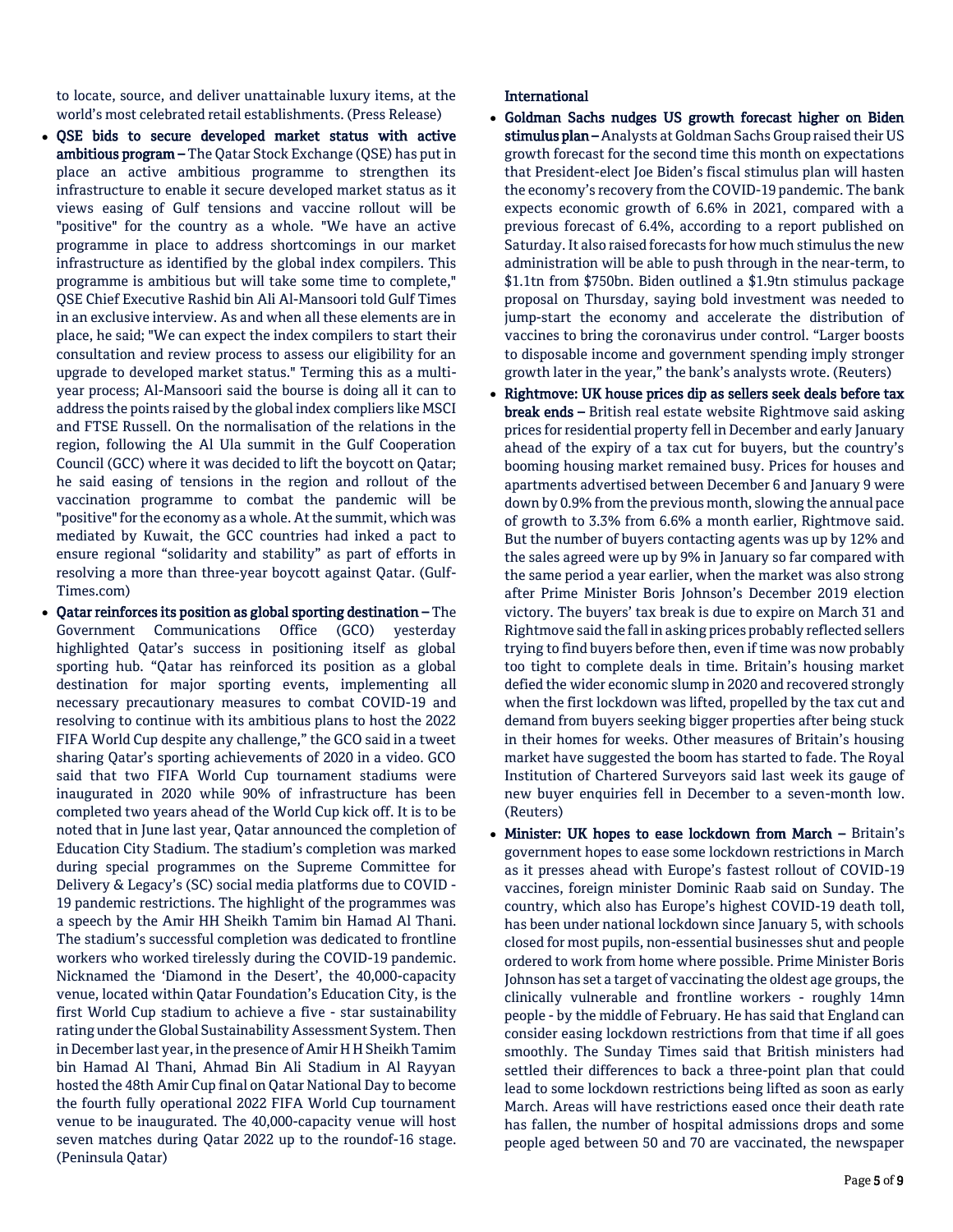said. It quoted ministers as saying they were prepared to resist pressure from health advisers to delay the changes until most people are vaccinated, a process that could take until the autumn. (Reuters)

- France wants suspension of 'poisonous' US-Europe trade spat The European Union and the incoming administration of US President-elect Joe Biden should suspend a trade dispute to give themselves time to find common ground, France's foreign minister said in remarks published on Sunday. "The issue that's poisoning everyone is that of the price escalation and taxes on steel, digital technology, Airbus and more particularly our wine sector," Jean-Yves Le Drian told Le Journal du Dimanche in an interview. He said he hoped the sides could find a way to settle the dispute. "It may take time, but in the meantime, we can always order a moratorium," he added. At the end of December the US moved to boost tariffs on French and German aircraft parts, wines and other spirits in the Boeing-Airbus subsidy dispute, but the bloc decided to hold off on retaliation for now. The EU is planning to present a World Trade Organization reform proposal in February and is willing to consider reforms to restrain the judicial authority of the WTO's dispute-settlement body. The US has for years complained that the WTO Appellate Body makes unjustified new trade rules in its decisions and has blocked the appointment of new judges to stop this, rendering the body inoperable. The Trump administration, which leaves office on Wednesday, had threatened to impose tariffs on French cosmetics, handbags and other goods in retaliation for France's digital services tax, which it said discriminated against US tech firms. (Gulf-Times.com)
- Reuters Tankan: Japan manufacturers' sentiment stabilises in January, services weaken - Sentiment among Japanese manufacturers stabilised in January to the least pessimistic in more than a year from the impact of COVID-19, but service firms grew gloomier just as new lockdowns hit most of the population, the Reuters Tankan poll found. Manufacturers in the world's third-biggest economy were the least pessimistic since July 2019, though the outlook, especially for services, is clouded by a pandemic state of emergency covering Tokyo and other population centres through February 7. Driving the improvement for manufacturers were upbeat views in the chemical, metal products and electric machinery sub-sectors, according to the monthly Reuters poll, which tracks the Bank of Japan's closely watched tankan quarterly survey. "The car market is rapidly recovering, especially in China, and demand for electronic parts is growing," a manager at a electric machinery maker wrote in the survey of 482 large and midsize nonfinancial firms, in which 253 responded anonymously. The Reuters Tankan sentiment index for manufacturers rose to minus 1 from minus 9 in the previous month, while the service-sector index fell to minus 11 from minus 4 in December, according to the December 24 - January 13 survey. (Reuters)
- China's economic recovery to quicken in fourth quarter, herald stronger 2021 – China's economic recovery likely accelerated in the fourth quarter, driven by stronger demand at home and abroad and policy stimulus which is expected to provide a solid boost into 2021. The GDP numbers, due early on Monday, will be closely watched around the world, especially as many countries continue to grapple with the COVID-19 pandemic and China

battles resurgent cases in parts of the country. Analysts polled by Reuters forecast GDP grew 6.1% in October-December from a year earlier, accelerating from the third quarter's 4.9% pace. That would bring its full-year expansion to 2.1%, likely making China the only major economy to see growth last year but still the country's weakest pace in more than four decades. Aided by strict virus containment measures and emergency relief for businesses, the economy has recovered steadily from a steep 6.8% slump in the first three months of 2020, when an outbreak of COVID-19 in the central city of Wuhan turned into a full blown epidemic. On a quarterly basis, growth likely quickened to 3.2% in October-December from 2.7% in the previous quarter, the poll showed. China will release fourth-quarter and 2020 gross domestic product (GDP) data on Monday (0200 GMT), along with December factory output, retail sales and fixed-asset investment. (Reuters)

# Regional

- Capital Economics: Saudi inflation to remain high until first half of 2021 – Inflation in Saudi Arabia dropped back to 5.3% YoY in December 2020. But the effect of tripling VAT in July last year will continue to keep the headline rate elevated until the middle of this year, London-based Capital Economics said in a research note. Saudi Arabia's headline inflation rate eased from 5.8% YoY in November to 5.3% YoY in December, its weakest reading pace since the VAT rate was hiked by 10 percent-points in July last year. On a MoM basis, which tends to be volatile due to seasonal effects, consumer prices fell for a second consecutive months, by 0.2%. The breakdown of the data showed that the drop in inflation was fairly broad-based. Of the twelve major price categories, YoY inflation fell or was unchanged in seven. Food inflation, which accounts for around 20% of the CPI basket, eased from 13% YoY in November to 12.7% YoY in December. There were also declines in housing and transport inflation, with the former slipping deeper into negative territory, Capital Economics noted. (Zawya)
- Saudi Arabia provides stimulus for listed companies in IPO push – Saudi Arabia plans to provide long-term loans to listed companies as part of efforts to encourage private sector firms to float their shares on the kingdom's stock exchange. The government's Projects Support Fund Initiative signed an agreement with the Saudi Stock Exchange on the stimulus plan, according to a statement on the finance ministry's website. "The agreement comes with the objective of expanding the lending scope to the private sector in the healthcare, education and large real estate development sectors. This comes within the framework of initiatives to incentivize and encourage private sector companies to offer and list their shares on the stock exchange." (Bloomberg)
- Saudi's National Commercial Bank eyes dollar Sukuk Saudi Arabia's National Commercial Bank (NCB) is looking to raise more funds through the issuance of additional US dollardenominated Sukuk. NCB has mandated Citigroup Global Markets Limited, Emirates NBD Capital, Goldman Sachs International, JP Morgan Securities, Standard Chartered Bank, MUFG Securities and NCB Capital Company as joint lead managers and bookrunners for the potential Tier 1 offering. "The number and value of any sukuk to be offered will be determined based on market conditions," NCB said in bourse filing to the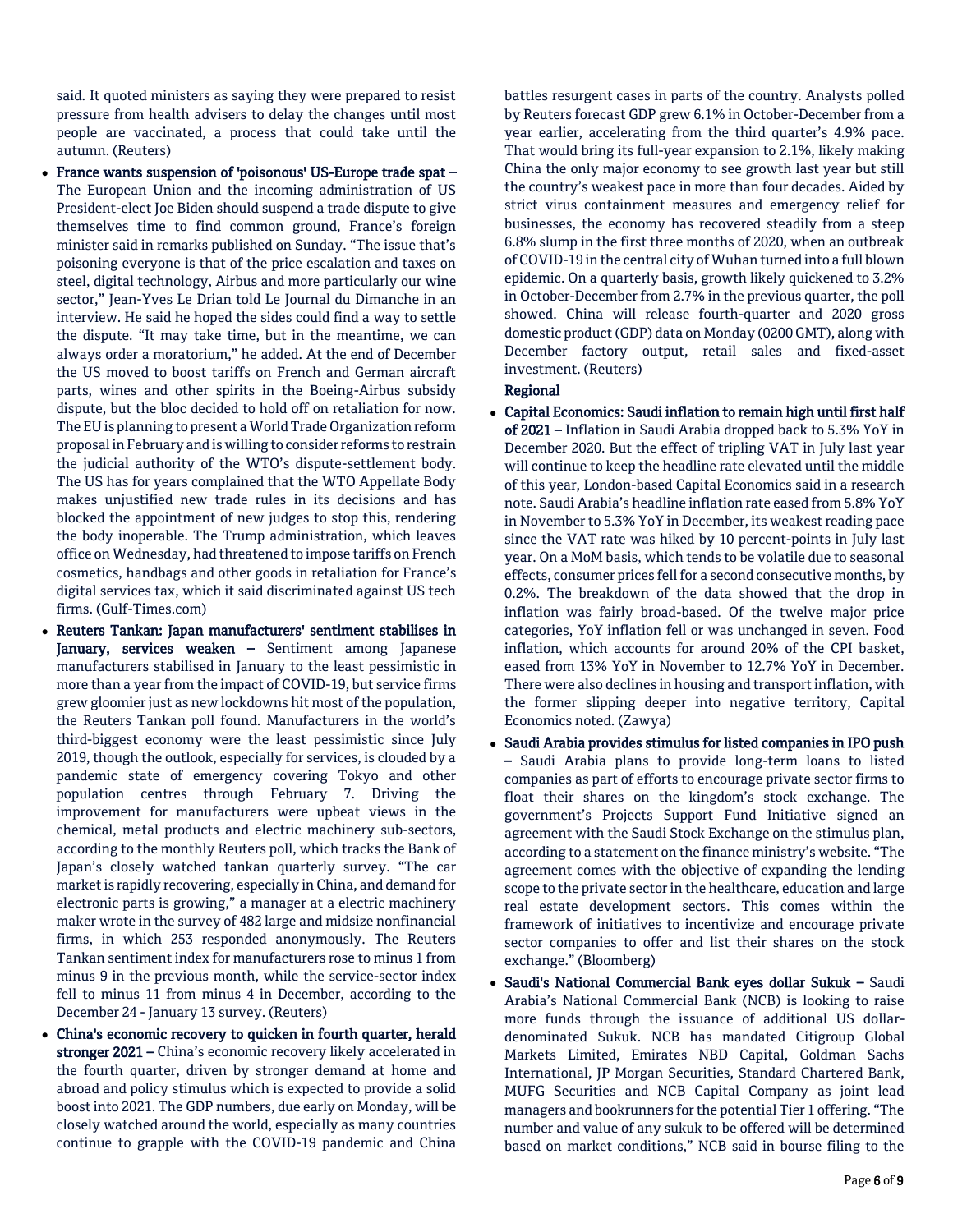Saudi Stock Exchange (Tadawul) on Sunday. "The purpose of the potential offer is to enhance the bank's Tier 1 capital as well as for general corporate purposes," it added. Last year, the bank launched its additional Tier 1 Sukuk worth SR4.2bn to boost its capital base. The issuance was completed in June 30, 2020, with a total of 4,200 bonds issued and a par value of SR1mn. (Zawya)

- UAE lowers age requirement for COVID-19 vaccines to 16 The UAE has lowered the minimum age requirement to receive a COVID-19 vaccination to 16, from 18 previously, the ministry of health said on Sunday. The UAE, made of up seven Emirates, is offering all residents and citizens free of charge a vaccine manufactured by Chinese state-backed pharmaceutical giant Sinopharm. The Emirate of Dubai alone is offering citizens and residents the choice of either the Sinopharm or the Pfizer-BioNTech vaccine. The statement carried by the country's National Emergency Crisis and Disaster Management Authority did not specify which vaccine the new minimum age applied to. (Reuters)
- Dubai sees 132% increase in demand for e-commerce license Many new fledging entrepreneurs in Dubai have started an online business over the last 12 months when online shopping and e-commerce accelerated as a result of the coronavirus pandemic. The Dubai Economic Department (Dubai Economy) granted "DED Trader" license to 5,799 businesses in 2020, up by 132% compared to 2019. The permit enables start-ups in Dubai to trade or conduct business activities online, including social networking sites. It is popular among entrepreneurs with limited capital, as it does not require a physical office or shop. According to Dubai Economy, the increase in DED Trader license applications is testament to its continued support for the ecommerce sector and highlights the local economy's competitiveness. "This reflects Dubai Economy's focus on promoting e-commerce and the competitiveness of Dubai's economy, as well as its commitment to realizing the vision of the government to drive digital transformation and build awareness about e-platforms that facilitate commercial activities," DED said. (Zawya)
- Dubai bets on speedy vaccine rollout to keep Expo 2020 on track – Dubai is hoping one of the world's fastest vaccination programs and rapid testing technology will help achieve its goal of holding the Expo 2020 event this year, after the coronavirus pandemic forced a delay. The government is confident inoculation programs will be successful enough to open the Expo on October 1 and says it is still possible that 25mn people will visit the city for the six-month event. The Expo, which Dubai has been preparing for a decade, is meant to be one of the biggest events globally this year and generate billions of dollars for the government. The resurgence of the virus in recent months has complicated the planning and led to questions about whether it will have to be downsized. (Bloomberg)
- Dubai-listed GFH Financial acquires mall in Bahrain leased to Lulu Hypermarkets – GFH Financial Group has acquired a shopping mall in Bahrain for an undisclosed amount. The mall is fully leased to retail giant Lulu Hypermarkets. The announcement comes just barely a month after the Bahrainbased firm acquired Amazon warehouses in Spain for \$77mn. "The company would like to announce that it has acquired 80% alongside the stake of a strategic partner of Hidd Mall," GFH said.

"The investment is expected to reflect positively on the [firm's] financials and increase the returns for the Group," GFH said. GFH currently has \$12bn in assets and funds under management across a range of industries and sectors globally. In addition to Hidd Mall, the firm's retail investments include Events Mall in Jeddah and lifestyle discount firm The Entertainer. The 46,000 square-metre Hidd Mall is located in a fast-growing area in Muharraq, Bahrain. It is fully leased to LuLu Hypermarkets, one of the largest retail chains in the Middle East and Asia. It currently boasts 100% occupancy, with LuLu sub-leasing the space to a diverse range of multinational, regional and local tenants. (Zawya)

- Abu Dhabi plans three-pronged alliance to export hydrogen for fuel – Abu Dhabi has agreed a deal to produce and export hydrogen as fuel, its state media office announced on Sunday. So-called green hydrogen, created by splitting water into its two components using electricity from renewable energy sources, is increasingly viewed as a fuel of the future to reduce carbon emissions from fossil fuels. Abu Dhabi National Oil Co (ADNOC), Abu Dhabi state investor Mubadala and state-owned holding company ADQ have signed a memorandum of understanding to establish the Abu Dhabi Hydrogen Alliance, the statement said. The plan is to produce both green hydrogen and blue hydrogen, which is produced from natural gas, to export to-emerging international markets. (Reuters)
- Abu Dhabi starts AED6bn supply-chain financing for SMEs Abu Dhabi started a AED6bn supply-chain financing for small and medium-sized enterprises to help them weather the impact of the coronavirus. The first phase of the initiative targets the healthcare sector and will partner the National Health Insurance Co., also known as Daman, and First Abu Dhabi Bank, according to Abu Dhabi's Department of Finance. It aims to facilitate quick payment of SMEs' receivables and reduce their costs of working capital, it said. An AED6bn supply chain financing initiative has been launched by the Abu Dhabi Department of Finance to increase liquidity for SMEs in a variety of sectors. The first phase, delivered in partnership with Daman and FAB, is focused on the healthcare sector. (Bloomberg)
- Oman's new parliament law shrouds budget talks in secrecy Oman has introduced a new law for parliament stipulating that state budget talks and the questioning of ministers should be carried out in secret, reducing transparency as the indebted state tries to tackle its creaking finances and shore up the economy. Since assuming power a year ago, Sultan Haitham bin Tariq al-Said has overhauled government and state entities and begun pushing through sensitive fiscal reforms such as reductions in subsidies and the introduction of a value-added tax (VAT), which had dragged down his predecessor the late Sultan Qaboos. Last week, the Sultanate's ruler announced a constitutional shakeup that included the appointment of a Crown Prince for the first time and new rules on how the bicameral parliament, the Council of Oman, would work. The new law, published in the official gazette on Sunday, states that discussions in both the elected lower house and the appointed upper house on draft development plans and the state budget should be conducted in secret as should sessions for the questioning of ministers. The previous Basic Law did not specify such secrecy. (Reuters)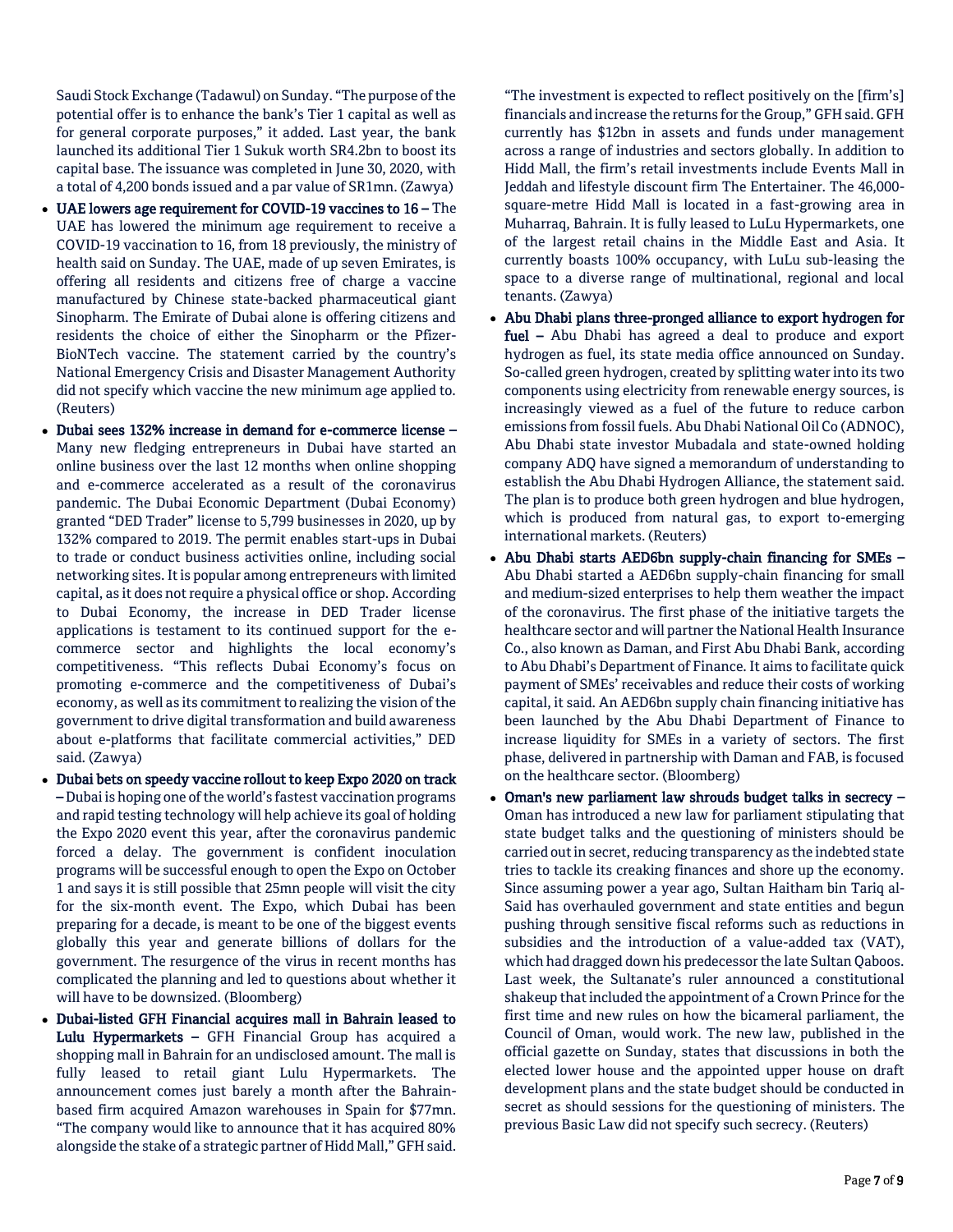- Oman to close land borders again to curb coronavirus Oman will close its land borders for one week from Monday to curb the spread of the coronavirus, especially a more contagious variant, state news agency ONA said on Sunday. The measure will come into effect from 6 p.m. on Monday and can be extended for longer than the initial one -week closure, ONA said, citing a decision by the Gulf state's coronavirus emergency committee. The committee is concerned about a new coronavirus variant although it did not specify which one - as well as lax adherence inside the sultanate with the wearing of face masks and avoidance of large social gatherings. (Reuters)
- Bahrain's Bank ABC to buy Blom Bank Egypt for \$428mn -Bahrain's Bank ABC entered into an accord to buy the Egyptian unit of Blom Bank for \$428mn. The acquisition is expected to complete in the second quarter, according to a regulatory filing. Bank ABC said the purchase will reposition its Egyptian franchise among the top 20 banks in the country. HSBC Bank Middle East acted as the sole financial advisor to Bank ABC, with Freshfields Bruckhaus Deringer and Zulficar & Partners acting as legal advisors. Blom Bank Lebanon was advised by CI Capital, while Baker McKenzie acted as legal counsel. (Bloomberg)
- Investcorp to buy US-based e-commerce solutions provider Unilog - Bahrain-based Investcorp is set to acquire Unilog, a Software as a Service (SaaS) e -commerce solutions provider for small and medium businesses based in the US. The global provider and manager of alternative investment products said in a statement that its capital backing is expected to support further platform innovation and customer acquisition. It did not disclose the terms of the transaction. Unilog is a global technology company that delivers affordable e -commerce solutions and product data enrichment services for the B2B marketplace. It is headquartered in Philadelphia and has international headquarters in Bangalore, India. Unilog currently serves more than 350 small and medium enterprises in the approximate \$10bn market for providing software solution services to distribution & retail businesses operating in the US. (Zawya)
- BBK names EMCAP as advisor for Ithmaar assets buy BBK has named Emirates NBD Capital Ltd. (EMCAP) as financial advisor. The BBK transaction team has started working with EMCAP to appoint the legal and accounting firms that will join hands in conducting the due diligence and other necessary preparatory work for the potential acquisition. Ithmaar Holding and BBK have also agreed on the final list of assets that will form part of the potential transaction. (Bahrain Bourse)